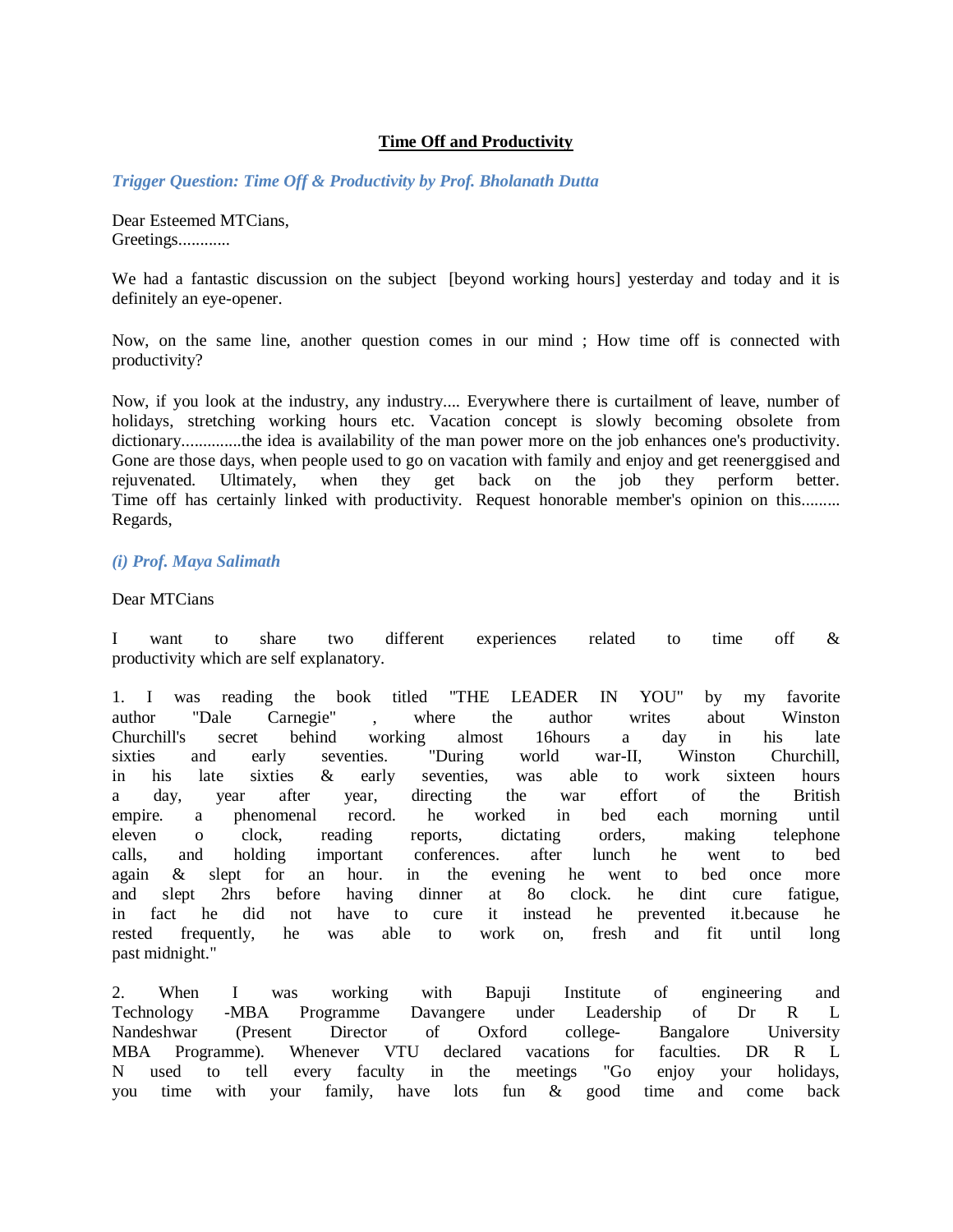with new energy, new enthusiasm and new interest to work for your betterment and also the college"

# *(ii) Dr. Prabhakar Waghodekar*

Dear All,

Time Off may help improve productivity, but with a different perspective in mind:

1. Time off is given to reduce the volume of production as the market is dull! But keep it aside.

2. Yogi Arvindo advocated "Total Evolution of Man"! This is expected to happen because of Time Off.

3. Barring a few situations, merely giving Time Off cannot improve the industrial productivity.

4.We talk of globalisation. Its one characteristic is presence of ICT everywhere. E-manufacturing, emedical care, e-furniture, e-home and what not. We are heading towards a knowledge society, technology society. It means all processes/tools are complex, to be operated through ICT only. Man-less factory is the obvious outcome. It is happening, happening at a rapid rate.

5. This will provide lot of Time Off to everybody. 5 days a week, 2 days a week,flexible timing, working from home, many universities goes for 2 days/week face to face approach, 6.The time-off utilization will be a big social and individual issue. The obvious path is one will start using the off time for his/her self-development, leading towards a quality life, excellent life and naturally many will turn to Total Evolution.

7.Probably globalisation will lead to:

- High compensation with low working hours.

- Man is relieved all manual or physical work, only a few moments of mental work keeping industrial productivity high.

- The free man will not sit idle. He will adopt new ways of life, turning him more knowledgable, scientific, and technologically capable ultimately taking him to total evolution.

With love.

#### *(iii) Mr. Virender Goel*

Universal goal of any human endeavor is to seek piece and happiness. Another important aspect is that quality of environment at home and at workplace have bearing on each other. And third important thing is that it is square responsibility of every individual to spend quality time with spouse and the children. Social life can be modified to suit the requirement at home front and at workplace. These needs can vary from person to person. So long as these above mentioned needs are satisfied, it doesn't matter whether one is going on holidays or not or one has time off or not or one is working beyond normal working hours or even one is taking work home.

Regards Virendra Goel